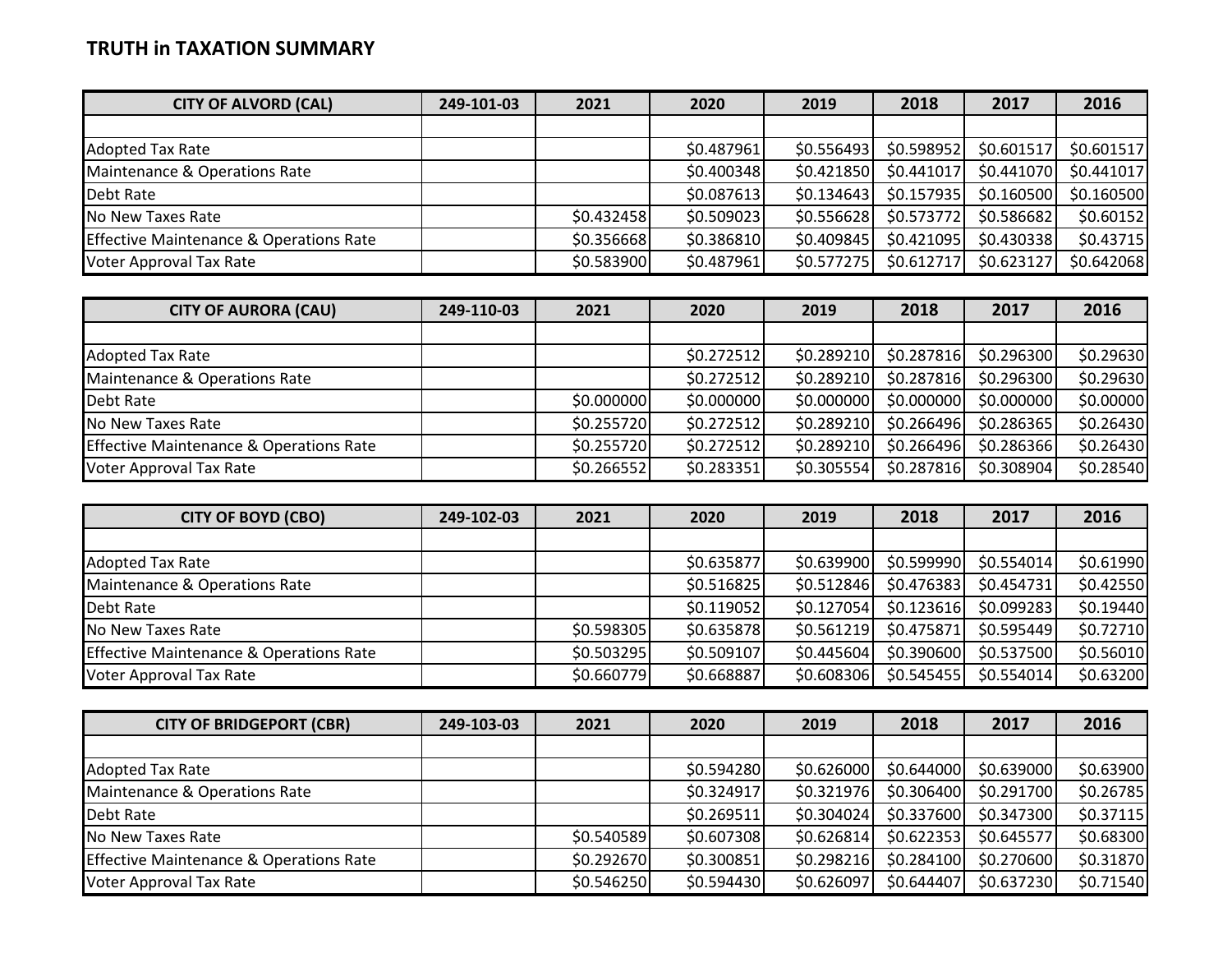| <b>CITY OF CHICO (CCH)</b>                         | 249-104-03 | 2021       | 2020       | 2019       | 2018       | 2017        | 2016      |
|----------------------------------------------------|------------|------------|------------|------------|------------|-------------|-----------|
|                                                    |            |            |            |            |            |             |           |
| <b>Adopted Tax Rate</b>                            |            |            | \$0.458107 | \$0.580000 | \$0.540456 | \$0.601500  | \$0.60150 |
| Maintenance & Operations Rate                      |            |            | \$0.278219 | \$0.353101 | \$0.390456 | \$0.441500  | \$0.44150 |
| Debt Rate                                          |            |            | \$0.179888 | \$0.226899 | \$0.150000 | \$0.160000  | \$0.16000 |
| No New Taxes Rate                                  |            | \$0.418027 | \$0.458107 | \$0.489267 | \$0.540456 | \$0.571547  | \$0.70060 |
| <b>Effective Maintenance &amp; Operations Rate</b> |            | \$0.254957 | \$0.279709 | \$0.352808 | \$0.396700 | \$0.419514] | \$0.53170 |
| <b>Voter Approval Tax Rate</b>                     |            | \$0.425965 | \$0.469385 | \$0.607931 | \$0.572017 | \$0.614206  | \$0.74252 |

| <b>CITY OF DECATUR (CDE)</b>                       | 249-105-03 | 2021       | 2020       | 2019       | 2018       | 2017       | 2016      |
|----------------------------------------------------|------------|------------|------------|------------|------------|------------|-----------|
|                                                    |            |            |            |            |            |            |           |
| <b>Adopted Tax Rate</b>                            |            |            | \$0.600000 | \$0.649000 | \$0.667000 | \$0.703000 | \$0.70300 |
| Maintenance & Operations Rate                      |            |            | \$0.501000 | \$0.489200 | \$0.496600 | \$0.508900 | \$0.49540 |
| Debt Rate                                          |            |            | \$0.099000 | \$0.159800 | \$0.170400 | \$0.194100 | \$0.20760 |
| No New Taxes Rate                                  |            | \$0.564692 | \$0.641225 | \$0.609415 | \$0.635925 | \$0.677362 | \$0.71720 |
| <b>Effective Maintenance &amp; Operations Rate</b> |            | \$0.473782 | \$0.484503 | \$0.453720 | \$0.460300 | \$0.477333 | \$0.50850 |
| Voter Approval Tax Rate                            |            | \$0.581692 | \$0.600537 | \$0.699090 | \$0.667579 | \$0.709599 | \$0.75682 |

| <b>CITY OF NEWARK (CNE)</b>                        | 249-106-03 | 2021       | 2020       | 2019       | 2018       | 2017       | 2016      |
|----------------------------------------------------|------------|------------|------------|------------|------------|------------|-----------|
|                                                    |            |            |            |            |            |            |           |
| <b>Adopted Tax Rate</b>                            |            |            | \$0.526499 | \$0.577100 | \$0.577100 | \$0.607900 | \$0.60630 |
| Maintenance & Operations Rate                      |            |            | \$0.463908 | \$0.503773 | \$0.497700 | \$0.519000 | \$0.49480 |
| Debt Rate                                          |            |            | \$0.062591 | \$0.073327 | \$0.079400 | \$0.088900 | \$0.11150 |
| No New Taxes Rate                                  |            | \$0.497352 | \$0.526498 | \$0.541270 | \$0.539789 | \$0.563892 | \$0.60630 |
| <b>Effective Maintenance &amp; Operations Rate</b> |            | \$0.454183 | \$0.459715 | \$0.469240 | \$0.460800 | \$0.530065 | \$0.55390 |
| Voter Approval Tax Rate                            |            | \$0.515668 | \$0.538396 | \$0.580106 | \$0.577130 | \$0.597586 | \$0.64900 |

| <b>CITY OF PARADISE (CPA)</b>                      | 249-109-03 | 2021       | 2020       | 2019       | 2018       | 2017       | 2016      |
|----------------------------------------------------|------------|------------|------------|------------|------------|------------|-----------|
|                                                    |            |            |            |            |            |            |           |
| <b>Adopted Tax Rate</b>                            |            |            | \$0.350000 | \$0.340000 | \$0.340000 | \$0.340000 | \$0.34000 |
| Maintenance & Operations Rate                      |            |            | \$0.345000 | \$0.300000 | \$0.340000 | \$0.340000 | \$0.34000 |
| Debt Rate                                          |            |            | \$0.000000 | \$0.000000 | \$0.000000 | \$0.000000 | \$0.00000 |
| No New Taxes Rate                                  |            | \$0.322176 | \$0.312716 | \$0.298723 | \$0.306443 | \$0.342400 | \$0.31580 |
| <b>Effective Maintenance &amp; Operations Rate</b> |            | \$0.326456 | \$0.314668 | \$0.298723 | \$0.306443 | \$0.342400 | \$0.31580 |
| Voter Approval Tax Rate                            |            | \$0.337881 | \$0.339841 | \$0.322620 | \$0.330959 | \$0.369840 | \$0.34107 |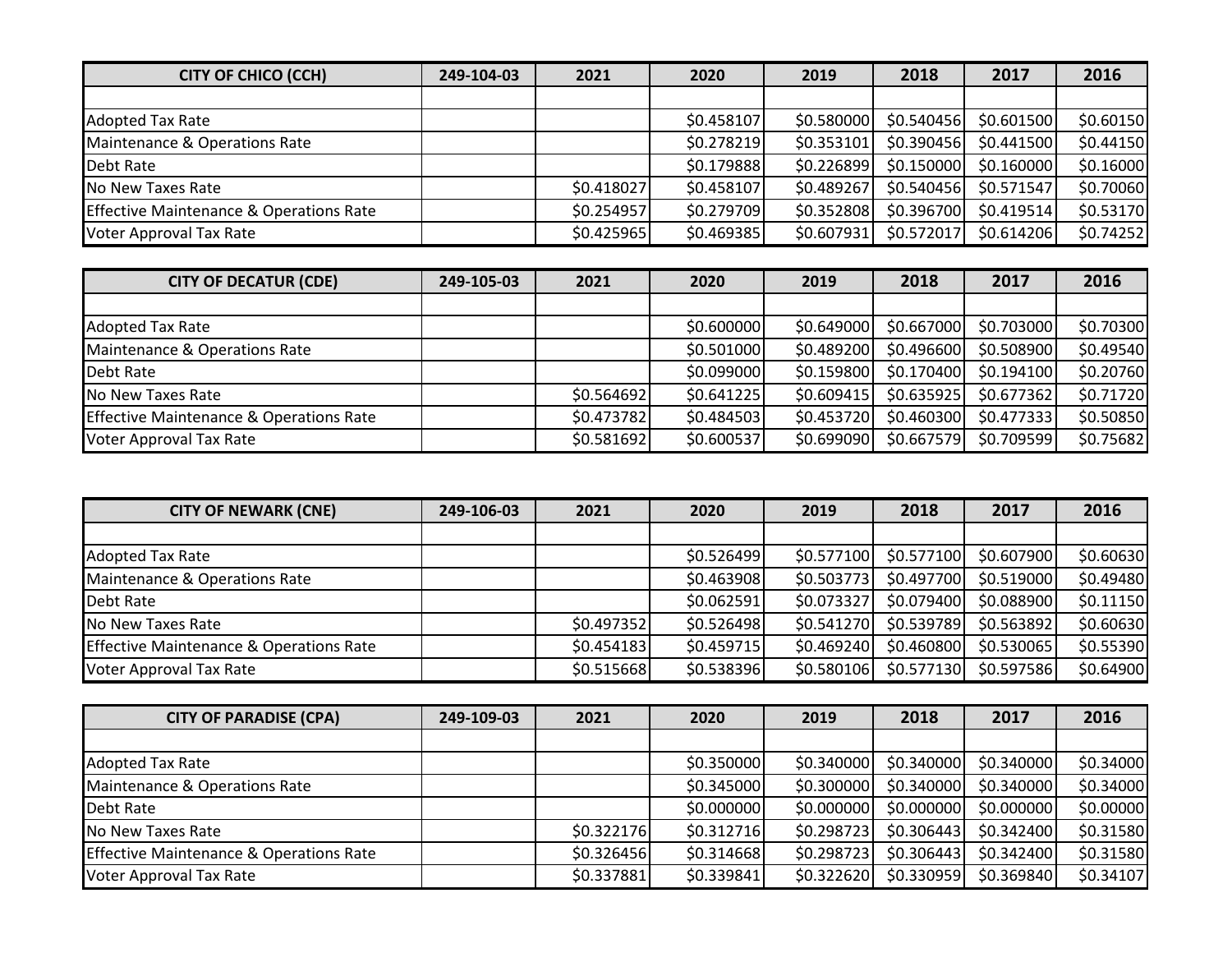| <b>CITY OF FORT WORTH (CFW)</b>                    | 220-1226-03 | 2021 | 2020     | 2019     | 2018     | 2017     | 2016     |
|----------------------------------------------------|-------------|------|----------|----------|----------|----------|----------|
|                                                    |             |      |          |          |          |          |          |
| <b>Adopted Tax Rate</b>                            |             |      | 0.747500 | 0.747500 | 0.785000 | 0.805000 | 0.835000 |
| Maintenance & Operations Rate                      |             |      | 0.595000 | 0.595000 | 0.630000 | 0.641500 | 0.661500 |
| Debt Rate                                          |             |      | 0.152500 | 0.152500 | 0.155000 | 0.163500 | 0.173500 |
| No New Taxes Rate                                  |             |      | 0.777370 | 0.729187 | 0.782594 | 0.787766 | 0.814481 |
| <b>Effective Maintenance &amp; Operations Rate</b> |             |      | 0.623529 | 0.578466 | 0.616753 | 0.617513 | 0.688510 |
| Voter Approval Tax Rate                            |             |      | 0.807134 | 0.789191 | 0.828812 | 0.813082 | 0.887107 |

| <b>CITY OF NEW FAIRVIEW (CNF)</b>                  | 061-134-03 | 2021     | 2020       | 2019       | 2018 | 2017 | 2016 |
|----------------------------------------------------|------------|----------|------------|------------|------|------|------|
|                                                    |            |          |            |            |      |      |      |
| <b>Adopted Tax Rate</b>                            |            |          | \$0.300000 | \$0.300000 |      |      |      |
| Maintenance & Operations Rate                      |            |          | \$0.300000 | \$0.300000 |      |      |      |
| Debt Rate                                          |            |          | \$0.000000 | \$0.000000 |      |      |      |
| No New Taxes Rate                                  |            | 0.295684 | \$0.324969 | N/A        |      |      |      |
| <b>Effective Maintenance &amp; Operations Rate</b> |            | 0.302017 | \$0.324969 | N/A        |      |      |      |
| <b>Voter Approval Tax Rate</b>                     |            | 0.400206 | \$0.336775 | N/A        |      |      |      |
|                                                    |            |          |            |            |      |      |      |

| <b>CITY OF RHOME (CRH)</b>                         | 249-106-03 | 2021       | 2020       | 2019       | 2018       | 2017       | 2016      |
|----------------------------------------------------|------------|------------|------------|------------|------------|------------|-----------|
|                                                    |            |            |            |            |            |            |           |
| <b>Adopted Tax Rate</b>                            |            |            | \$0.477694 | \$0.444139 | \$0.476325 | \$0.523400 | \$0.52340 |
| Maintenance & Operations Rate                      |            |            | \$0.250864 | \$0.220074 | \$0.219425 | \$0.221069 | \$0.15900 |
| Debt Rate                                          |            |            | \$0.226830 | \$0.224065 | \$0.256900 | \$0.302331 | \$0.36440 |
| No New Taxes Rate                                  |            | \$0.462730 | \$0.498422 | \$0.417843 | \$0.450439 | \$0.492543 | \$0.60090 |
| <b>Effective Maintenance &amp; Operations Rate</b> |            | \$0.432188 | \$0.445580 | \$0.329906 | \$0.324100 | \$0.281600 | \$0.36800 |
| Voter Approval Tax Rate                            |            | \$0.450858 | \$0.494146 | \$0.444139 | \$0.476325 | \$0.479007 | \$0.60680 |

| <b>CITY OF RUNAWAY BAY (CRU)</b>                   | 249-108-03 | 2021       | 2020       | 2019       | 2018       | 2017       | 2016      |
|----------------------------------------------------|------------|------------|------------|------------|------------|------------|-----------|
|                                                    |            |            |            |            |            |            |           |
| <b>Adopted Tax Rate</b>                            |            |            | \$0.608440 | \$0.597070 | \$0.597070 | \$0.659500 | \$0.65950 |
| Maintenance & Operations Rate                      |            |            | \$0.438930 | \$0.457000 | \$0.457000 | \$0.457100 | \$0.46360 |
| Debt Rate                                          |            |            | \$0.169510 | \$0.140070 | \$0.140070 | \$0.202400 | \$0.19500 |
| No New Taxes Rate                                  |            | \$0.564076 | \$0.553433 | \$0.553365 | \$0.611745 | \$0.637966 | \$0.66040 |
| <b>Effective Maintenance &amp; Operations Rate</b> |            | \$0.422517 | \$0.438936 | \$0.423525 | \$0.424000 | \$0.448500 | \$0.46360 |
| Voter Approval Tax Rate                            |            | \$0.597770 | \$0.632172 | \$0.677716 | \$0.597991 | \$0.686790 | \$0.69651 |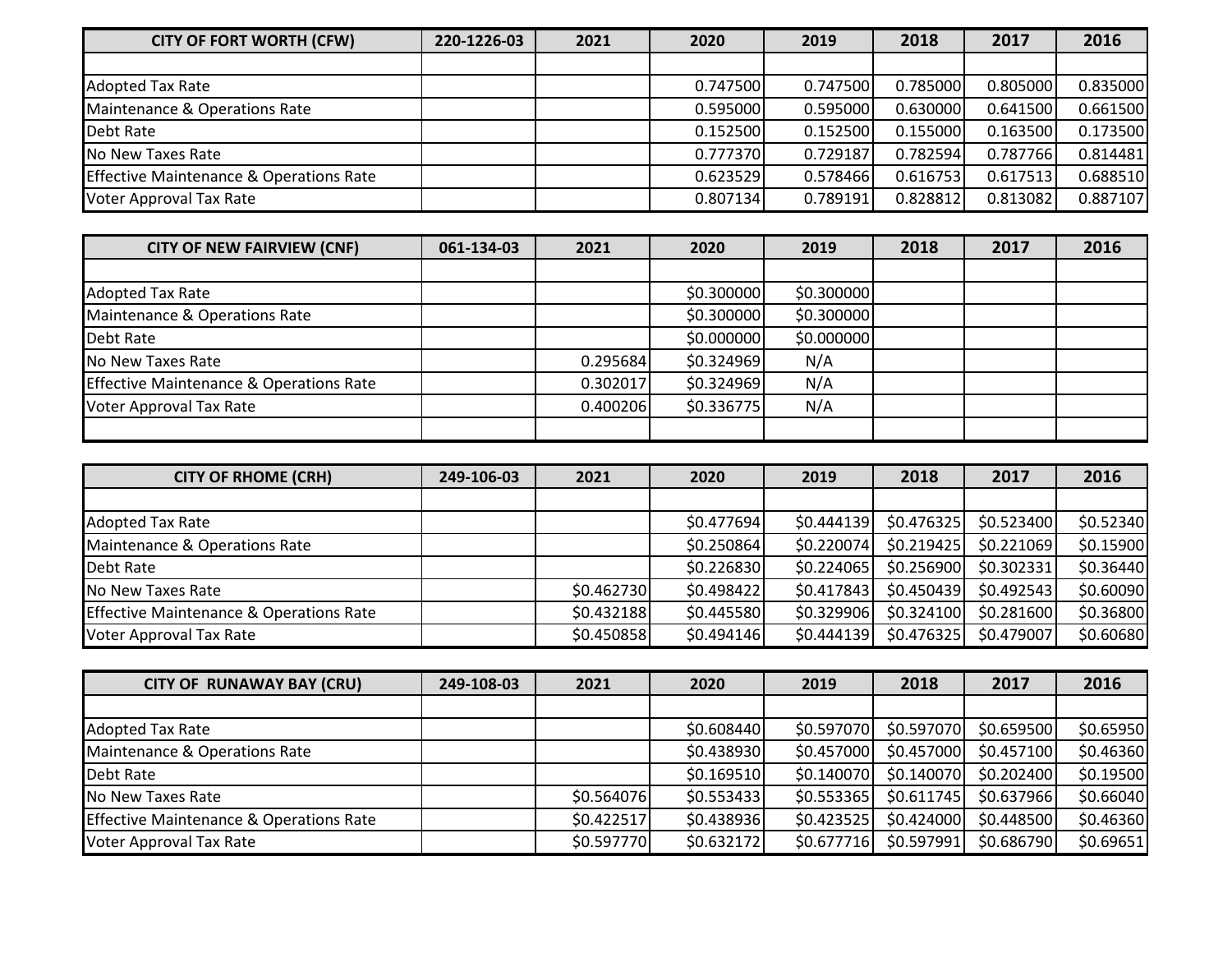| <b>ALVORD ISD (SAL)</b>                            | 249-901-02 | 2021       | 2020       | 2019       | 2018       | 2017       | 2016      |
|----------------------------------------------------|------------|------------|------------|------------|------------|------------|-----------|
|                                                    |            |            |            |            |            |            |           |
| <b>Adopted Tax Rate</b>                            |            |            | \$1.238700 | \$1.252300 | \$1.354000 | \$1.354000 | \$1.35400 |
| Maintenance & Operations Rate                      |            | \$0.976100 | \$1.054700 | \$1.068300 | \$1.170000 | \$1.170000 | \$1.17000 |
| Debt Rate                                          |            | \$0.171023 | \$0.184000 | \$0.184000 | \$0.184000 | \$0.184000 | \$0.18400 |
| No New Taxes Rate                                  |            | \$1.136770 | \$1.308675 | \$1.252570 | \$1.222962 | \$1.372000 | \$1.75520 |
| <b>Effective Maintenance &amp; Operations Rate</b> |            | \$0.976100 | \$1.054700 | \$1.068300 | \$1.170000 | \$1.170000 | \$1.17000 |
| <b>Voter Approval Tax Rate</b>                     |            | \$1.147123 | \$1.244289 | \$1.266301 | \$1.385166 | \$1,410585 | \$1.40199 |

| <b>BOYD ISD (SBO)</b>                              | 249-902-02 | 2021       | 2020       | 2019       | 2018       | 2017       | 2016      |
|----------------------------------------------------|------------|------------|------------|------------|------------|------------|-----------|
|                                                    |            |            |            |            |            |            |           |
| <b>Adopted Tax Rate</b>                            |            |            | \$1.156400 | \$1.160000 | \$1.255000 | \$1.310000 | \$1.33000 |
| Maintenance & Operations Rate                      |            | \$0.876300 | \$0.966400 | \$0.970000 | \$1.040000 | \$1.040000 | \$1.04000 |
| Debt Rate                                          |            | \$0.176812 | \$0.190000 | \$0.190000 | \$0.215000 | \$0.270000 | \$0.29000 |
| No New Taxes Rate                                  |            | \$1.046748 | \$1.295948 | \$1.172783 | \$1.081910 | \$1.295800 | \$1.79410 |
| <b>Effective Maintenance &amp; Operations Rate</b> |            | \$0.876300 | \$0.966400 | \$0.970000 | \$1.040000 | \$1.040000 | \$1.04000 |
| Voter Approval Tax Rate                            |            | \$1.053112 | \$1.162015 | \$1.164030 | \$1.247374 | \$1.310883 | \$1.33093 |

| <b>BRIDGEPORT ISD (SBR)</b>                        | 249-903-02 | 2021       | 2020       | 2019       | 2018       | 2017       | 2016      |
|----------------------------------------------------|------------|------------|------------|------------|------------|------------|-----------|
|                                                    |            |            |            |            |            |            |           |
| <b>Adopted Tax Rate</b>                            |            |            | \$1.124095 | \$1.178200 | \$1.248200 | \$1.248200 | \$1.24450 |
| Maintenance & Operations Rate                      |            | \$0.924200 | \$0.966400 | \$0.970000 | \$1.040000 | \$1.040000 | \$1.04000 |
| Debt Rate                                          |            | \$0.136978 | \$0.157695 | \$0.208200 | \$0.208200 | \$0.208200 | \$0.20450 |
| No New Taxes Rate                                  |            | \$1.056619 | \$1.189471 | \$1.187854 | \$1.197223 | \$1.262400 | \$1.37050 |
| <b>Effective Maintenance &amp; Operations Rate</b> |            | \$0.924200 | \$0.966400 | \$0.970000 | \$1.040000 | \$1.040000 | \$1.04000 |
| Voter Approval Tax Rate                            |            | \$1.061178 | \$1.124095 | \$0.179270 | \$1.263792 | \$1.257396 | \$1.25743 |

| <b>CHICO ISD (SCH)</b>                             | 249-904-02 | 2021       | 2020       | 2019       | 2018       | 2017       | 2016       |
|----------------------------------------------------|------------|------------|------------|------------|------------|------------|------------|
|                                                    |            |            |            |            |            |            |            |
| <b>Adopted Tax Rate</b>                            |            |            | \$1.159980 | \$1.178040 | \$1.283000 | \$1.290000 | \$1.256272 |
| Maintenance & Operations Rate                      |            | \$0.903700 | \$0.966400 | \$0.970000 | \$1.040000 | \$1.040000 | \$1.04000  |
| Debt Rate                                          |            | \$0.175315 | \$0.193587 | \$0.208000 | \$0.243000 | \$0.250000 | \$0.216272 |
| No New Taxes Rate                                  |            | \$1.067191 | \$1.167323 | \$1.158021 | \$1.133647 | \$1.166268 | \$1.43900  |
| <b>Effective Maintenance &amp; Operations Rate</b> |            | \$0.903700 | \$0.970000 | \$0.970000 | \$1.040000 | \$1.040000 | \$1.04000  |
| Voter Approval Tax Rate                            |            | \$1.079015 | \$1.159987 | \$1.178046 | \$1.262811 | \$1.296121 | \$1.27106  |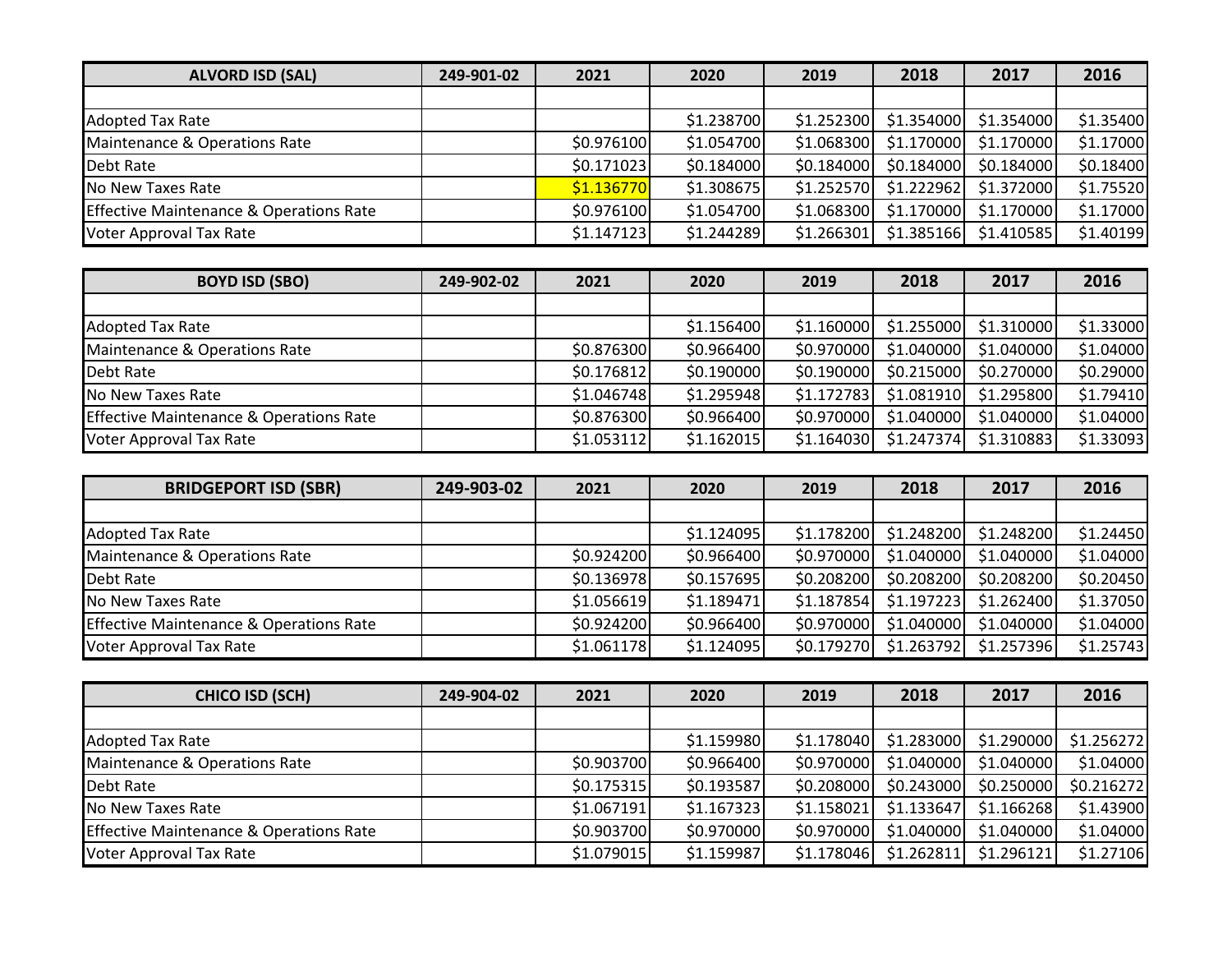| <b>DECATUR ISD (SDE)</b>                           | 249-95-02 | 2021       | 2020       | 2019       | 2018       | 2017       | 2016      |
|----------------------------------------------------|-----------|------------|------------|------------|------------|------------|-----------|
|                                                    |           |            |            |            |            |            |           |
| <b>Adopted Tax Rate</b>                            |           |            | \$1.200100 | \$1.210000 | \$1.305000 | \$1.340000 | \$1.34000 |
| Maintenance & Operations Rate                      |           | \$0.912000 | \$0.966400 | \$0.970000 | \$1.040000 | \$1.040000 | \$1.04000 |
| Debt Rate                                          |           | \$0.236436 | \$0.233700 | \$0.240000 | \$0.265000 | \$0.300000 | \$0.30000 |
| No New Taxes Rate                                  |           | \$1.132937 | \$1.288151 | \$1.210295 | \$1.178682 | \$1.337120 | \$1.67270 |
| <b>Effective Maintenance &amp; Operations Rate</b> |           | \$0.912000 | \$0.966400 | \$0.970000 | \$1.040000 | \$1.040000 | \$1.04000 |
| <b>Voter Approval Tax Rate</b>                     |           | \$1.148436 | \$1.200197 | \$1.210867 | \$1.313147 | \$1.352850 | \$1.36813 |

| <b>PARADISE ISD (SPA)</b>                          | 249-906-02 | 2021       | 2020       | 2019       | 2018       | 2017       | 2016      |
|----------------------------------------------------|------------|------------|------------|------------|------------|------------|-----------|
|                                                    |            |            |            |            |            |            |           |
| <b>Adopted Tax Rate</b>                            |            |            | \$1.266400 | \$1.270000 | \$1.340000 | \$1.340000 | \$1.34000 |
| Maintenance & Operations Rate                      |            | \$0.872000 | \$0.966400 | \$0.970000 | \$1.040000 | \$1.040000 | \$1.04000 |
| Debt Rate                                          |            | \$0.300000 | \$0.300000 | \$0.300000 | \$0.300000 | \$0.300000 | \$0.30000 |
| No New Taxes Rate                                  |            | \$1.155695 | \$1.323960 | \$1.237399 | \$1.201371 | \$1.226921 | \$1.60580 |
| <b>Effective Maintenance &amp; Operations Rate</b> |            | \$0.872000 | \$0.966400 | \$0.970000 | \$1.040000 | \$1.040000 | \$1.04000 |
| Voter Approval Tax Rate                            |            | \$1.172000 | \$1.267121 | \$1.270958 | \$1.313752 | \$1.378520 | \$1.39800 |

| <b>SLIDELL ISD (SSL)</b>                           | 249-908-02 | 2021       | 2020      | 2019      | 2018       | 2017       | 2016      |
|----------------------------------------------------|------------|------------|-----------|-----------|------------|------------|-----------|
|                                                    |            |            |           |           |            |            |           |
| <b>Adopted Tax Rate</b>                            |            |            | \$1.06040 | \$1.07000 | \$1.127500 | \$1.140000 | \$1.13500 |
| Maintenance & Operations Rate                      |            | \$0.973400 | \$0.97640 | \$0.99000 | \$1.060000 | \$1.100000 | \$1.06000 |
| Debt Rate                                          |            | \$0.058862 | \$0.08400 | \$0.08000 | \$0.067500 | \$0.040000 | \$0.07500 |
| No New Taxes Rate                                  |            | \$1.087645 | \$1.27830 | \$1.02521 | \$0.949800 | \$1.360700 | \$1.65150 |
| <b>Effective Maintenance &amp; Operations Rate</b> |            | \$0.973400 | \$0.97640 | \$0.99000 | \$1.100000 | \$1.100000 | \$1.06500 |
| <b>Voter Approval Tax Rate</b>                     |            | \$1.058030 | \$1.06237 | \$1.10464 | \$1.167380 | \$1.193950 | \$1.14418 |

| <b>AZLE ISD (SAZ)</b>                              | 220-915-02 | 2021 | 2020      | 2019      | 2018       | 2017       | 2016      |
|----------------------------------------------------|------------|------|-----------|-----------|------------|------------|-----------|
|                                                    |            |      |           |           |            |            |           |
| <b>Adopted Tax Rate</b>                            |            |      | \$1.24740 | \$1.24735 | \$1.459000 | \$1.329000 | \$1.20300 |
| Maintenance & Operations Rate                      |            |      | \$1.05080 | \$1.06835 | \$1.170000 | \$1.040000 | \$1.04000 |
| Debt Rate                                          |            |      | \$0.19660 | \$0.17900 | \$0.289000 | \$0.389000 | \$0.16300 |
| No New Taxes Rate                                  |            |      | \$1.25200 | \$1.24735 | \$1.305000 | \$1.329500 | \$1.24500 |
| <b>Effective Maintenance &amp; Operations Rate</b> |            |      | \$1.05540 | \$1.06835 | \$1.170000 | \$1.040500 | \$1.08230 |
| Voter Approval Tax Rate                            |            |      | \$1.29200 | \$1.24735 | \$1.329000 | \$1.329100 | \$1.24530 |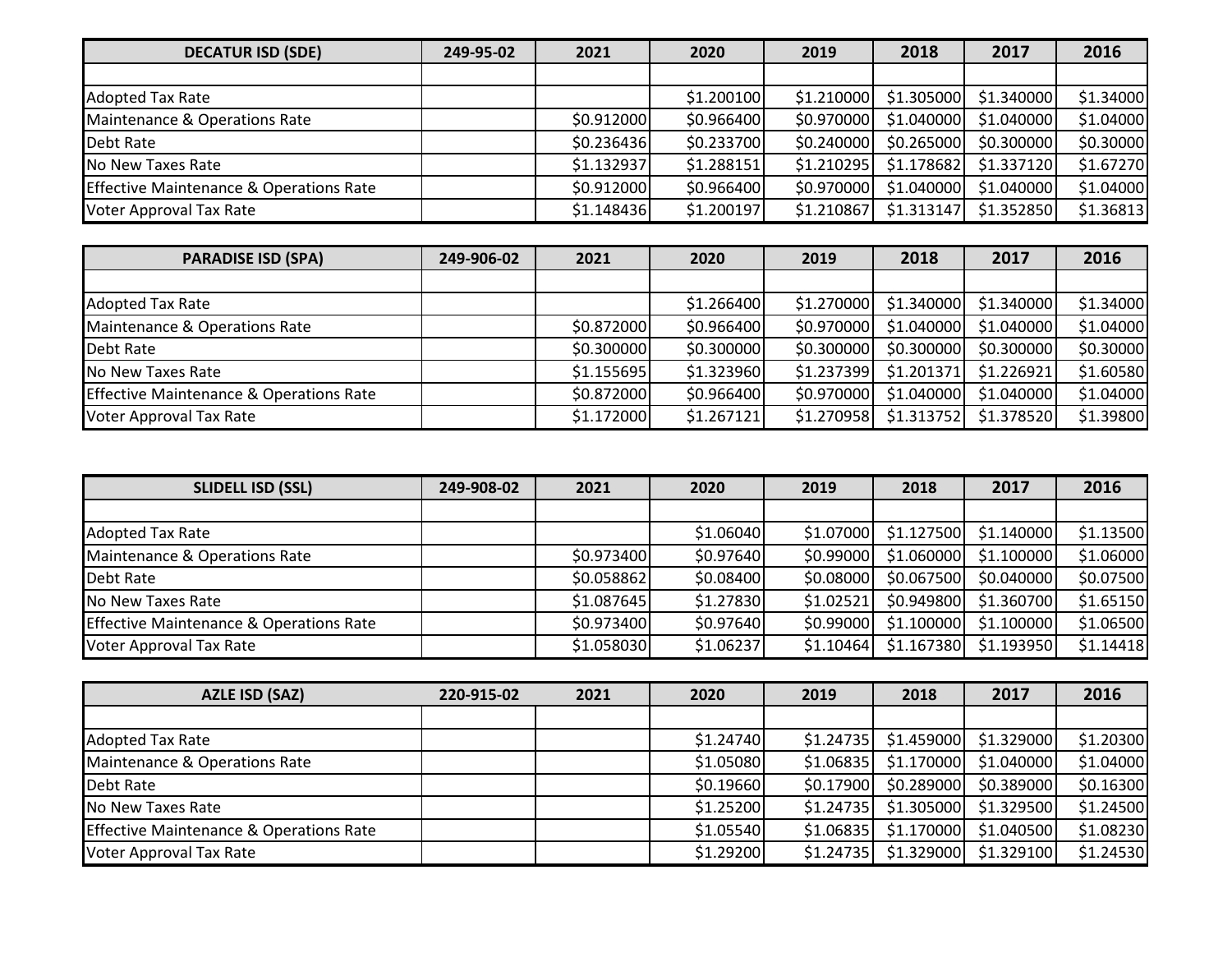| <b>JACKSBORO ISD (SJA)</b>                         | 119-902-02 | 2021 | 2020       | 2019       | 2018       | 2017       | 2016      |
|----------------------------------------------------|------------|------|------------|------------|------------|------------|-----------|
|                                                    |            |      |            |            |            |            |           |
| <b>Adopted Tax Rate</b>                            |            |      | \$1.426400 | \$1.430000 | \$1.500000 | \$1.500000 | \$1.50000 |
| Maintenance & Operations Rate                      |            |      | \$0.966400 | \$0.970000 | \$1.040000 | \$1.040000 | \$1.04000 |
| Debt Rate                                          |            |      | \$0.460000 | \$0.460000 | \$0.460000 | \$0.460000 | \$0.46000 |
| No New Taxes Rate                                  |            |      | \$1.394980 | \$1.496100 | \$1.956900 | \$1.930000 | \$1.61372 |
| <b>Effective Maintenance &amp; Operations Rate</b> |            |      | \$0.966400 | \$0.982250 | \$1.496900 | \$1.040000 | \$1.06044 |
| <b>Voter Approval Tax Rate</b>                     |            |      | \$1.432170 | \$1.442800 | \$1.500100 | \$1.500000 | \$1.50000 |

| <b>KRUM ISD (SKR)</b>                              | 061-905-02 | 2021 | 2020       | 2019       | 2018       | 2017       | 2016      |
|----------------------------------------------------|------------|------|------------|------------|------------|------------|-----------|
|                                                    |            |      |            |            |            |            |           |
| <b>Adopted Tax Rate</b>                            |            |      | \$1.345082 | \$1.391830 | \$1.540000 | \$1.540000 | \$1.54000 |
| Maintenance & Operations Rate                      |            |      | \$1.046750 | \$1.068350 | \$1.170000 | \$1.170000 | \$1.17000 |
| Debt Rate                                          |            |      | \$0.298332 | \$0.323480 | \$0.370000 | \$0.370000 | \$0.37000 |
| No New Taxes Rate                                  |            |      | \$1.499293 | \$1.404410 | \$1.418809 | \$1.413718 | \$1.80211 |
| <b>Effective Maintenance &amp; Operations Rate</b> |            |      | \$1.046800 | \$1.068350 | \$1.170000 | \$1.170000 | \$1.17000 |
| Voter Approval Tax Rate                            |            |      | \$1.345132 | \$1.391800 | \$1.552361 | \$1.575760 | \$1.55999 |

| <b>NORTHWEST ISD (SNW)</b>                         | 061-911-02 | 2021 | 2020       | 2019       | 2018       | 2017       | 2016      |
|----------------------------------------------------|------------|------|------------|------------|------------|------------|-----------|
|                                                    |            |      |            |            |            |            |           |
| <b>Adopted Tax Rate</b>                            |            |      | \$1.466300 | \$1.420000 | \$1.490000 | \$1.490000 | \$1.45250 |
| Maintenance & Operations Rate                      |            |      | \$1.046300 | \$0.970000 | \$1.040000 | \$1.040000 | \$1.04000 |
| Debt Rate                                          |            |      | \$0.420000 | \$0.450000 | \$0.450000 | \$0.450000 | \$0.41250 |
| No New Taxes Rate                                  |            |      | \$1.403339 | \$1.381592 | \$1.327500 | \$1.415901 | \$1.42137 |
| <b>Effective Maintenance &amp; Operations Rate</b> |            |      | \$0.916300 | \$0.970000 | \$1.040000 | \$1.040000 | \$1.04000 |
| Voter Approval Tax Rate                            |            |      | \$1.336300 | \$1.420000 | \$1.490000 | \$1.490000 | \$1.45250 |

| <b>POOLVILLE ISD (SPO)</b>                         | 184-901-02 | 2021       | 2020       | 2019       | 2018       | 2017                     | 2016      |
|----------------------------------------------------|------------|------------|------------|------------|------------|--------------------------|-----------|
|                                                    |            |            |            |            |            |                          |           |
| <b>Adopted Tax Rate</b>                            |            |            | \$1.137100 | \$1.230600 | \$1.345000 | \$1.370000               | \$1.38350 |
| Maintenance & Operations Rate                      |            |            | \$0.875100 | \$1.068350 | \$1.170000 | \$1.170000               | \$1.17000 |
| Debt Rate                                          |            |            | \$0.162000 | \$0.162250 | \$0.175000 | \$0.200000               | \$0.21350 |
| No New Taxes Rate                                  |            | \$0.943716 | \$1.133936 | \$1.239251 |            | $$1.255354$ $$1.3105283$ |           |
| <b>Effective Maintenance &amp; Operations Rate</b> |            | \$0.822000 | \$0.916400 | \$1.345000 | \$1.170000 | \$1.170000               | \$1.17000 |
| Voter Approval Tax Rate                            |            | \$1.180184 | \$1.235511 | \$1.230901 |            | $$1.346877$ $$1.3700932$ |           |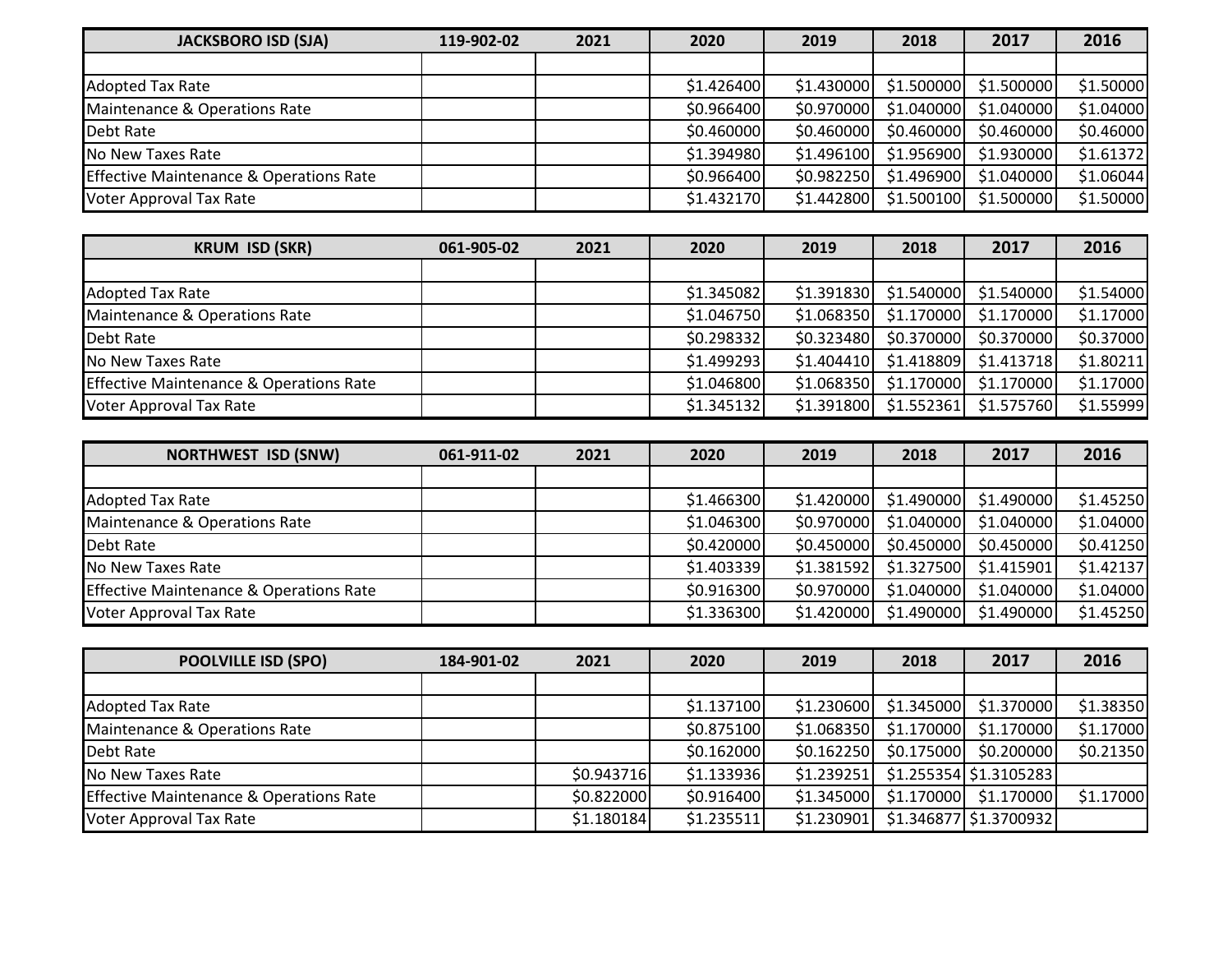| <b>PONDER ISD (SPO)</b>                            | 061-906-02 | 2021 | 2020      | 2019      | 2018                   | 2017       | 2016      |
|----------------------------------------------------|------------|------|-----------|-----------|------------------------|------------|-----------|
|                                                    |            |      |           |           |                        |            |           |
| <b>Adopted Tax Rate</b>                            |            |      | \$1.46418 |           | $$1.46778$ $$1.467790$ | \$1.467790 | \$1.46784 |
| Maintenance & Operations Rate                      |            |      | \$0.96640 | \$1.06835 | \$1.040000             | \$1.040000 | \$1.04000 |
| Debt Rate                                          |            |      | \$0.49778 | \$0.50000 | \$0.427790             | \$0.427790 | \$0.42784 |
| No New Taxes Rate                                  |            |      | \$1.63527 | \$1.58968 | \$1.339353             | \$1.607666 | \$1.89235 |
| <b>Effective Maintenance &amp; Operations Rate</b> |            |      | \$0.96640 | \$1.23473 | \$1.040000             | \$1.040000 | \$1.04000 |
| <b>Voter Approval Tax Rate</b>                     |            |      | \$1.54239 |           | \$1.56840 \$1.467790   | \$1.467790 | \$1.46808 |

| <b>SPRINGTOWN ISD (SPR)</b>                        | 184-902-02 | 2021       | 2020       | 2019       | 2018       | 2017        | 2016      |
|----------------------------------------------------|------------|------------|------------|------------|------------|-------------|-----------|
|                                                    |            |            |            |            |            |             |           |
| <b>Adopted Tax Rate</b>                            |            |            | \$1.244200 | \$1.248350 | \$1.359000 | \$1.359000  | \$1.42900 |
| Maintenance & Operations Rate                      |            |            | \$1.037200 | \$1.068350 | \$1.170000 | \$1.170000  | \$1.04000 |
| Debt Rate                                          |            |            | \$0.207000 | \$0.180000 | \$0.189000 | \$0.189000  | \$0.38900 |
| No New Taxes Rate                                  |            | \$1.083039 | \$1.252499 | \$1.141596 | \$1.315176 | \$1.306164] |           |
| <b>Effective Maintenance &amp; Operations Rate</b> |            | \$0.960300 | \$1.005500 | \$1.068350 | \$1.170000 | \$1.040000  |           |
| Voter Approval Tax Rate                            |            | \$1.176068 | \$1.255156 | \$1.265582 | \$1.359167 | \$1.374361  |           |

| <b>WISE COUNTY (WIS)</b>                           | 249-000-00 | 2021       | 2020       | 2019       | 2018       | 2017       | 2016      |
|----------------------------------------------------|------------|------------|------------|------------|------------|------------|-----------|
|                                                    |            |            |            |            |            |            |           |
| <b>Adopted Tax Rate</b>                            |            |            | \$0.307500 | \$0.307500 | \$0.322500 | \$0.346400 | \$0.34640 |
| Maintenance & Operations Rate                      |            |            | \$0.307500 | \$0.307500 | \$0.322500 | \$0.346400 | \$0.34640 |
| Debt Rate                                          |            | \$0.000000 | \$0.000000 | \$0.000000 | \$0.000000 | \$0.000000 | \$0.00000 |
| No New Taxes Rate                                  |            | \$0.285618 | \$0.320878 | \$0.331638 | \$0.307239 | \$0.343310 | \$0.39828 |
| <b>Effective Maintenance &amp; Operations Rate</b> |            | \$0.290270 | \$0.320878 | \$0.331638 | \$0.307239 | \$0.340680 | \$0.39828 |
| <b>Voter Approval Tax Rate</b>                     |            | \$0.343516 | \$0.389670 | \$0.358169 | \$0.345325 | \$0.373753 | \$0.43015 |

| WISE FM / LTR (LTR)                                | 2021       | 2020       | 2019       | 2018       | 2017        | 2016      |
|----------------------------------------------------|------------|------------|------------|------------|-------------|-----------|
|                                                    |            |            |            |            |             |           |
| <b>Adopted Tax Rate</b>                            |            | \$0.042500 | \$0.042500 | \$0.037500 | \$0.032500  | \$0.03250 |
| Maintenance & Operations Rate                      |            | \$0.042500 | \$0.042500 | \$0.037500 | \$0.032500  | \$0.03250 |
| Debt Rate                                          | \$0.000000 | \$0.000000 | \$0.000000 | \$0.000000 | \$0.000000  | \$0.00000 |
| No New Taxes Rate                                  | \$0.040222 | \$0.044783 | \$0.034852 | \$0.028838 | \$0.032273] | \$0.08085 |
| <b>Effective Maintenance &amp; Operations Rate</b> | \$0.040222 | \$0.044783 | \$0.034852 | \$0.028838 | \$0.032273] | \$0.08085 |
| Voter Approval Tax Rate                            | \$0.041629 | \$0.047268 | \$0.037640 | \$0.044282 | \$0.034854  | \$0.87316 |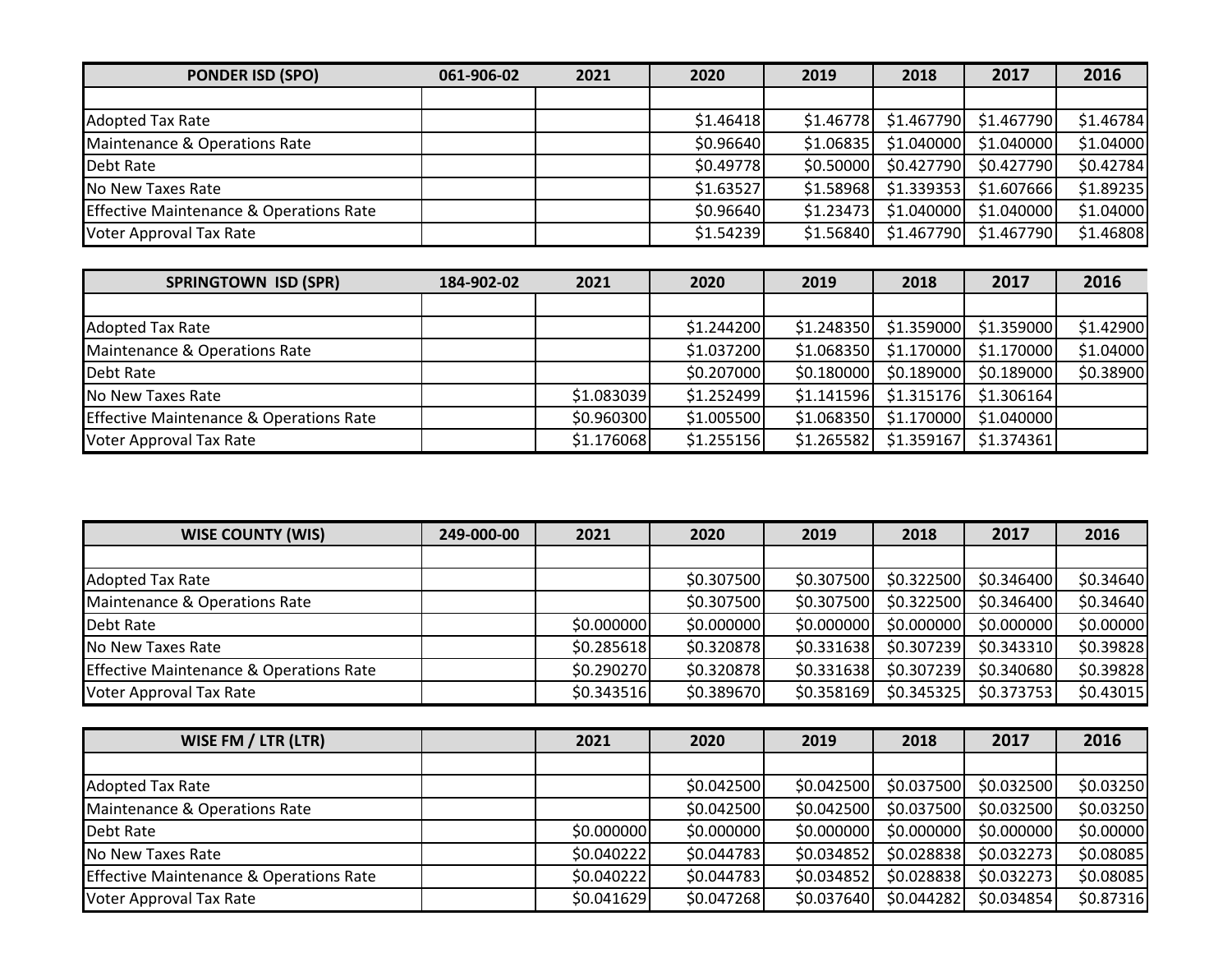| <b>WISE COLLEGE MAINTENANCE (WCM)</b>              | 184-201-15 | 2021       | 2020       | 2019       | 2018       | 2017       | 2016       |
|----------------------------------------------------|------------|------------|------------|------------|------------|------------|------------|
|                                                    |            |            |            |            |            |            |            |
| <b>Adopted Tax Rate</b>                            |            |            | \$0.044000 | \$0.044000 | \$0.044000 | \$0.046148 | \$0.046148 |
| Maintenance & Operations Rate                      |            |            | \$0.044000 | \$0.044000 | \$0.044000 | \$0.041648 | \$0.046148 |
| Debt Rate                                          |            | \$0.000000 | \$0.000000 | \$0.000000 | \$0.000000 | \$0.000000 | \$0.000000 |
| No New Taxes Rate                                  |            | \$0.040861 | \$0.045931 | \$0.040981 | \$0.041002 | \$0.045607 | \$0.056917 |
| <b>Effective Maintenance &amp; Operations Rate</b> |            | \$0.040861 | \$0.045931 | \$0.040981 | \$0.041002 | \$0.045607 | \$0.056917 |
| <b>Voter Approval Tax Rate</b>                     |            | \$0.043017 | \$0.053472 | \$0.044259 | \$0.044282 | \$0.049255 | \$0.058616 |

| <b>WISE CO WATER SUPPLY (WT2)</b>                  | 249-201-20 | 2021       | 2020       | 2019       | 2018       | 2017       | 2016      |
|----------------------------------------------------|------------|------------|------------|------------|------------|------------|-----------|
|                                                    |            |            |            |            |            |            |           |
| <b>Adopted Tax Rate</b>                            |            |            | \$0.088000 | \$0.092500 | \$0.102500 | \$0.117500 | \$0.12750 |
| Maintenance & Operations Rate                      |            | \$0.000000 | \$0.000000 | \$0.000000 | \$0.000000 | \$0.000000 | \$0.00000 |
| Debt Rate                                          |            | \$0.087487 | \$0.088000 | \$0.092500 | \$0.102500 | \$0.117500 | \$0.12750 |
| No New Taxes Rate                                  |            | \$0.087487 | \$0.092822 | \$0.100832 | \$0.103400 | \$0.093015 | \$0.13010 |
| <b>Effective Maintenance &amp; Operations Rate</b> |            | \$0.000000 | \$0.000000 | \$0.000000 | \$0.000000 | \$0.000000 | \$0.00000 |
| Voter Approval Tax Rate                            |            | \$0.087487 | \$0.092827 | \$0.100832 | \$0.108545 | \$0.120750 | \$0.12568 |

| <b>CLEAR CREEK WATER (WT3)</b>                     | 061-202-21 | 2021 | 2020       | 2019       | 2018       | 2017       | 2016      |
|----------------------------------------------------|------------|------|------------|------------|------------|------------|-----------|
|                                                    |            |      |            |            |            |            |           |
| <b>Adopted Tax Rate</b>                            |            |      | \$0.036500 | \$0.037500 | \$0.039000 | \$0.039000 | \$0.04000 |
| Maintenance & Operations Rate                      |            |      | \$0.036500 | \$0.037500 | \$0.039000 | \$0.039000 | \$0.04000 |
| Debt Rate                                          |            |      | \$0.000000 | \$0.000000 | \$0.000000 | \$0.000000 | \$0.00000 |
| No New Taxes Rate                                  |            |      | N/A        | N/A        | N/A        | N/A        | N/A       |
| <b>Effective Maintenance &amp; Operations Rate</b> |            |      | N/A        | N/A        | N/A        | N/A        | N/A       |
| <b>Voter Approval Tax Rate</b>                     |            |      | N/A        | N/A        | N/A        | N/A        | N/A       |

| <b>WISE EMERGENCY SERVICES #1 (F01)</b>            | 249-201-40 | 2021       | 2020       | 2019       | 2018       | 2017       | 2016      |
|----------------------------------------------------|------------|------------|------------|------------|------------|------------|-----------|
|                                                    |            |            |            |            |            |            |           |
| <b>Adopted Tax Rate</b>                            |            |            | \$0.030000 | \$0.030000 | \$0.030000 | \$0.030000 | \$0.03000 |
| Maintenance & Operations Rate                      |            |            | \$0.030000 | \$0.030000 | \$0.030000 | \$0.030000 | \$0.03000 |
| Debt Rate                                          |            | \$0.000000 | \$0.000000 | \$0.000000 | \$0.000000 | \$0.000000 | \$0.00000 |
| No New Taxes Rate                                  |            | \$0.026935 | \$0.030787 | \$0.027670 | \$0.026421 | \$0.024441 | \$0.03570 |
| <b>Effective Maintenance &amp; Operations Rate</b> |            | \$0.026935 | \$0.030787 | \$0.027670 | \$0.026421 | \$0.024441 | \$0.03570 |
| Voter Approval Tax Rate                            |            | \$0.028317 | \$0.032020 | \$0.029883 | \$0.028535 | \$0.026396 | \$0.03857 |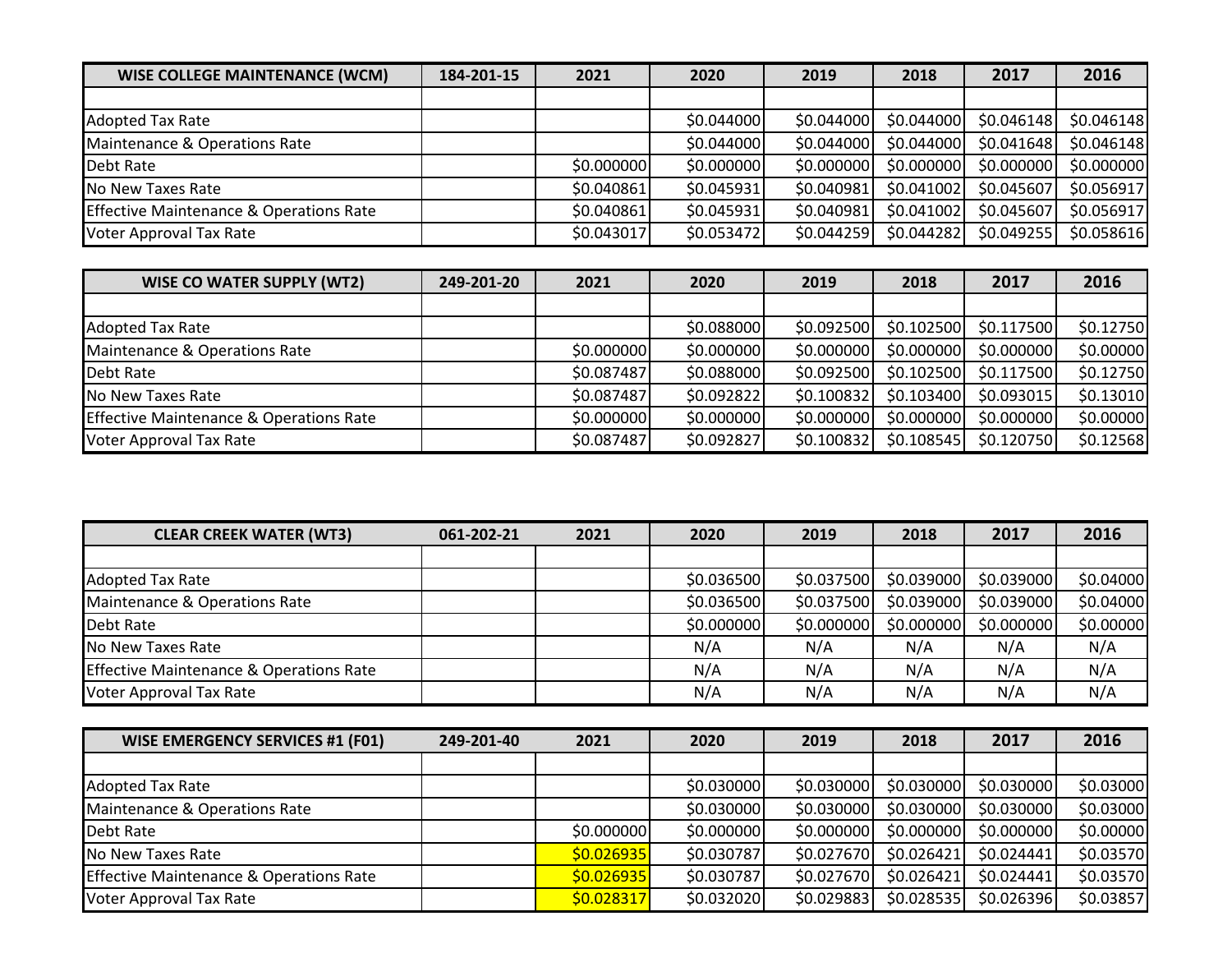| <b>WISE EMERGENCY SERVICES #2 (F02)</b>            | 249-202-40 | 2021       | 2020       | 2019       | 2018                | 2017 | 2016 |
|----------------------------------------------------|------------|------------|------------|------------|---------------------|------|------|
|                                                    |            |            |            |            |                     |      |      |
| <b>Adopted Tax Rate</b>                            |            |            | \$0.100000 |            | \$0.100000 NEW 2019 |      |      |
| Maintenance & Operations Rate                      |            |            | \$0.100000 | \$0.100000 |                     |      |      |
| Debt Rate                                          |            | \$0.000000 | \$0.000000 | \$0.000000 |                     |      |      |
| No New Taxes Rate                                  |            | \$0.091550 | \$0.106501 | N/A        |                     |      |      |
| <b>Effective Maintenance &amp; Operations Rate</b> |            | \$0.091550 | \$0.106501 | N/A        |                     |      |      |
| <b>Voter Approval Tax Rate</b>                     |            | \$0.096870 | \$0.127608 | N/A        |                     |      |      |
|                                                    |            |            |            |            |                     |      |      |

| <b>NORTH FORT WORTH WATER (WT4)</b>                | 061-205-19 | 2021 | 2020      | 2019      | 2018       | 2017       | 2016      |
|----------------------------------------------------|------------|------|-----------|-----------|------------|------------|-----------|
|                                                    |            |      |           |           |            |            |           |
| <b>Adopted Tax Rate</b>                            |            |      | \$0.60000 | \$0.60000 | \$0.600000 | \$0.600000 | \$0.60000 |
| Maintenance & Operations Rate                      |            |      | \$0.60000 | \$0.60000 | \$0.600000 | \$0.600000 | \$0.60000 |
| Debt Rate                                          |            |      | \$0.00000 | \$0.00000 | \$0.000000 | \$0.000000 | \$0.00000 |
| No New Taxes Rate                                  |            |      |           |           | N/A        | N/A        | N/A       |
| <b>Effective Maintenance &amp; Operations Rate</b> |            |      | \$0.60037 | \$0.60000 | N/A        | N/A        | N/A       |
| Voter Approval Tax Rate                            |            |      | \$0.60037 | \$0.60000 | N/A        | N/A        | N/A       |

| <b>WISE COUNTY WCID #1 (WT1)</b>                   | 249-201-19 | 2021       | 2020       | 2019       | 2018       | 2017        | 2015      |
|----------------------------------------------------|------------|------------|------------|------------|------------|-------------|-----------|
|                                                    |            |            |            |            |            |             |           |
| <b>Adopted Tax Rate</b>                            |            |            | \$0.008981 | \$0.009332 | \$0.009350 | \$0.009626] | \$0.01000 |
| Maintenance & Operations Rate                      |            | \$0.008789 | \$0.008981 | \$0.009332 | \$0.009350 | \$0.009626  | \$0.01000 |
| Debt Rate                                          |            | \$0.000000 | \$0.000000 | \$0.000000 | \$0.000000 | \$0.000000  | \$0.00000 |
| No New Taxes Rate                                  |            | \$0.008789 | \$0.008981 | \$0.009332 | \$0.009358 | \$0.009626] | \$0.01259 |
| <b>Effective Maintenance &amp; Operations Rate</b> |            | \$0.008789 | \$0.008981 | \$0.009332 | \$0.009358 | \$0.009626  | \$0.01259 |
| Voter Approval Tax Rate                            |            | \$0.008789 | \$0.008981 | \$0.009332 | \$0.009358 | \$0.010396  | \$0.01367 |

| FAR NORTH FT WORTH MUD #1 (MUD1)                   | 249-201-04 | 2021 | 2020       | 2019            | 2018 | 2017 | 2016 |
|----------------------------------------------------|------------|------|------------|-----------------|------|------|------|
|                                                    |            |      |            |                 |      |      |      |
| <b>Adopted Tax Rate</b>                            |            |      | \$1.000000 | <b>NEW 2020</b> |      |      |      |
| Maintenance & Operations Rate                      |            |      |            |                 |      |      |      |
| Debt Rate                                          |            |      |            |                 |      |      |      |
| No New Taxes Rate                                  |            |      |            |                 |      |      |      |
| <b>Effective Maintenance &amp; Operations Rate</b> |            |      |            |                 |      |      |      |
| Voter Approval Tax Rate                            |            |      |            |                 |      |      |      |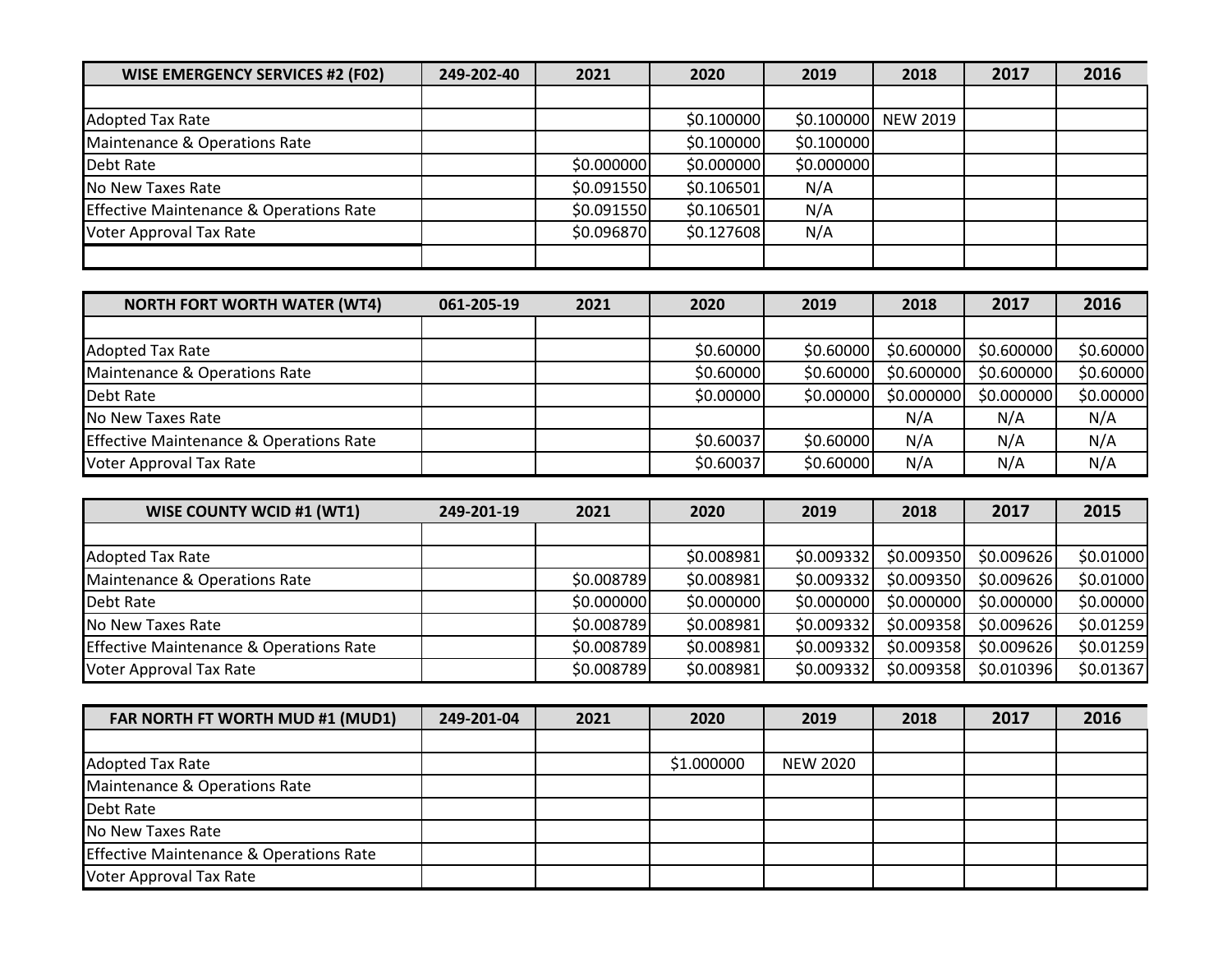| <b>NEW FAIRVIEW MUD #1 (MUD2)</b>       | 249-202-04 | 2021 | 2020       | 2019            | 2018 | 2017 | 2016 |
|-----------------------------------------|------------|------|------------|-----------------|------|------|------|
|                                         |            |      |            |                 |      |      |      |
| <b>Adopted Tax Rate</b>                 |            |      | \$1.000000 | <b>NEW 2020</b> |      |      |      |
| Maintenance & Operations Rate           |            |      | \$1.000000 |                 |      |      |      |
| Debt Rate                               |            |      | \$0.000000 |                 |      |      |      |
| No New Taxes Rate                       |            |      | N/A        |                 |      |      |      |
| Effective Maintenance & Operations Rate |            |      | N/A        |                 |      |      |      |
| Voter Approval Tax Rate                 |            |      | N/A        |                 |      |      |      |
|                                         |            |      |            |                 |      |      |      |

| <b>WISE COUNTY MUD #4 (MUD4)</b>                   | 249-203-04 | 2021 | 2020       | 2019            | 2018 | 2017 | 2016 |
|----------------------------------------------------|------------|------|------------|-----------------|------|------|------|
|                                                    |            |      |            |                 |      |      |      |
| <b>Adopted Tax Rate</b>                            |            |      | \$1.000000 | <b>NEW 2020</b> |      |      |      |
| Maintenance & Operations Rate                      |            |      | \$1.000000 |                 |      |      |      |
| Debt Rate                                          |            |      | \$0.000000 |                 |      |      |      |
| No New Taxes Rate                                  |            |      | N/A        |                 |      |      |      |
| <b>Effective Maintenance &amp; Operations Rate</b> |            |      | N/A        |                 |      |      |      |
| Voter Approval Tax Rate                            |            |      | N/A        |                 |      |      |      |
|                                                    |            |      |            |                 |      |      |      |

| <b>ALPHA RANCH WCID (WT5)</b>                      | 249-202-19 | 2021 | 2020       | 2019       | 2018 | 2017 | 2016 |
|----------------------------------------------------|------------|------|------------|------------|------|------|------|
|                                                    |            |      |            |            |      |      |      |
| Adopted Tax Rate                                   |            |      | \$1.000000 | \$1.000000 |      |      |      |
| Maintenance & Operations Rate                      |            |      |            |            |      |      |      |
| Debt Rate                                          |            |      |            |            |      |      |      |
| No New Taxes Rate                                  |            |      |            |            |      |      |      |
| <b>Effective Maintenance &amp; Operations Rate</b> |            |      |            |            |      |      |      |
| Voter Approval Tax Rate                            |            |      |            |            |      |      |      |
|                                                    |            |      |            |            |      |      |      |

| <b>ROLLING V RANCH WCID #1 (WT8)</b>               | 249-203-19 | 2021 | 2020            | 2019 | 2018 | 2017 | 2016 |
|----------------------------------------------------|------------|------|-----------------|------|------|------|------|
|                                                    |            |      |                 |      |      |      |      |
| <b>Adopted Tax Rate</b>                            |            |      | <b>NEW 2021</b> |      |      |      |      |
| Maintenance & Operations Rate                      |            |      |                 |      |      |      |      |
| Debt Rate                                          |            |      |                 |      |      |      |      |
| No New Taxes Rate                                  |            |      |                 |      |      |      |      |
| <b>Effective Maintenance &amp; Operations Rate</b> |            |      |                 |      |      |      |      |
| Voter Approval Tax Rate                            |            |      |                 |      |      |      |      |
|                                                    |            |      |                 |      |      |      |      |